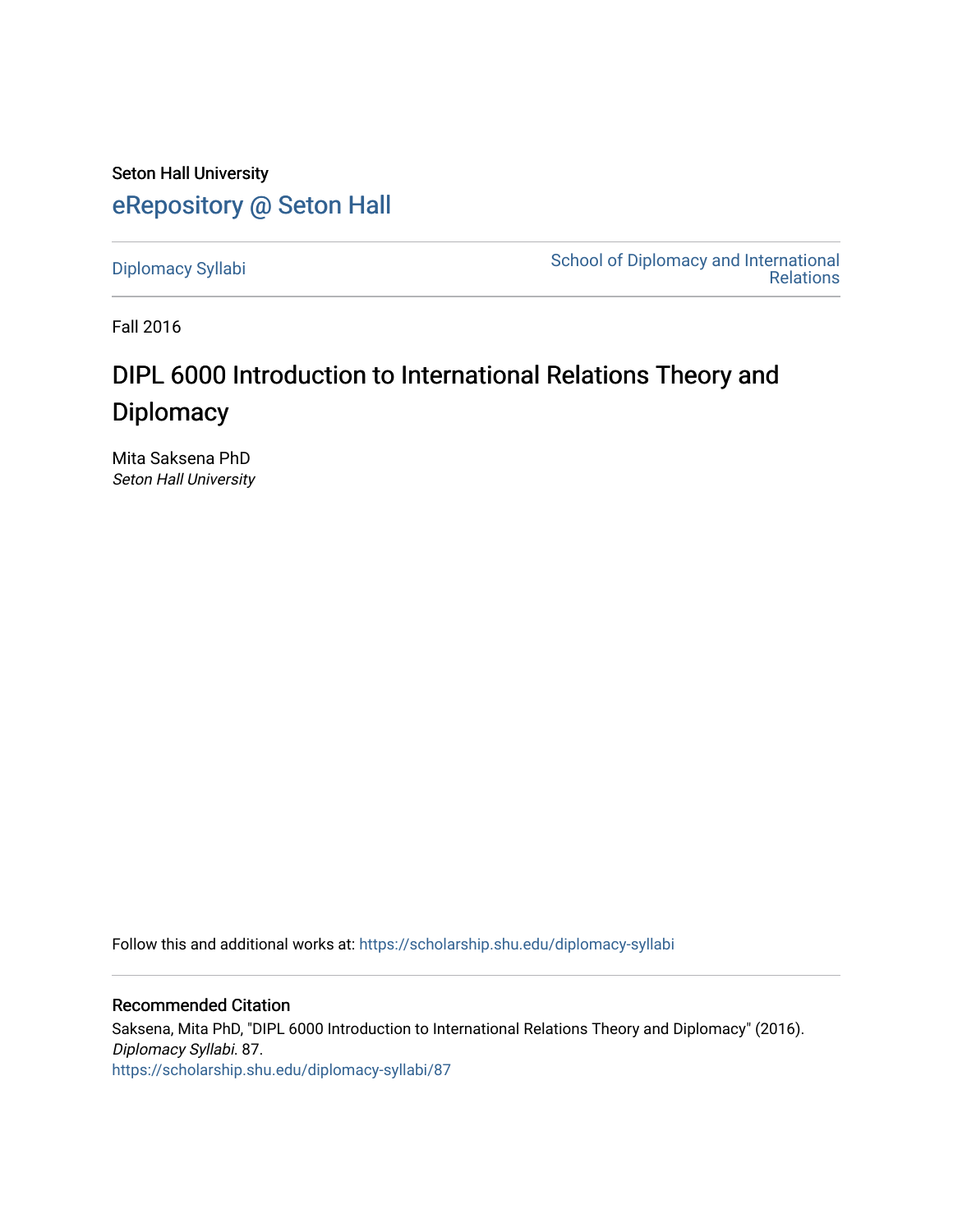## **SETON HALL INTRODUCTION TO INTERNATIONAL RELATIONS THEORY AND DIPLOMACY**

**DIPL:6000 FALL 2016**

## **INSTRUCTOR CONTACT**

| Instructor   | Dr. Mita Saksena                                                                      |
|--------------|---------------------------------------------------------------------------------------|
| Office Hours | Tuesday 6.00 to 7.30, Room<br>105, School of Diplomacy<br>and International Relations |
| E-mail       | mita.saksena@shu.edu                                                                  |

## **COURSE INFORMATION**

| Course Name                     | Introduction to<br><b>International Relations</b><br>Theory and Diplomacy |
|---------------------------------|---------------------------------------------------------------------------|
| Course ID & Section   DIPL:6000 |                                                                           |
| Course Time                     | Tuesday 7.35 TO 9.45                                                      |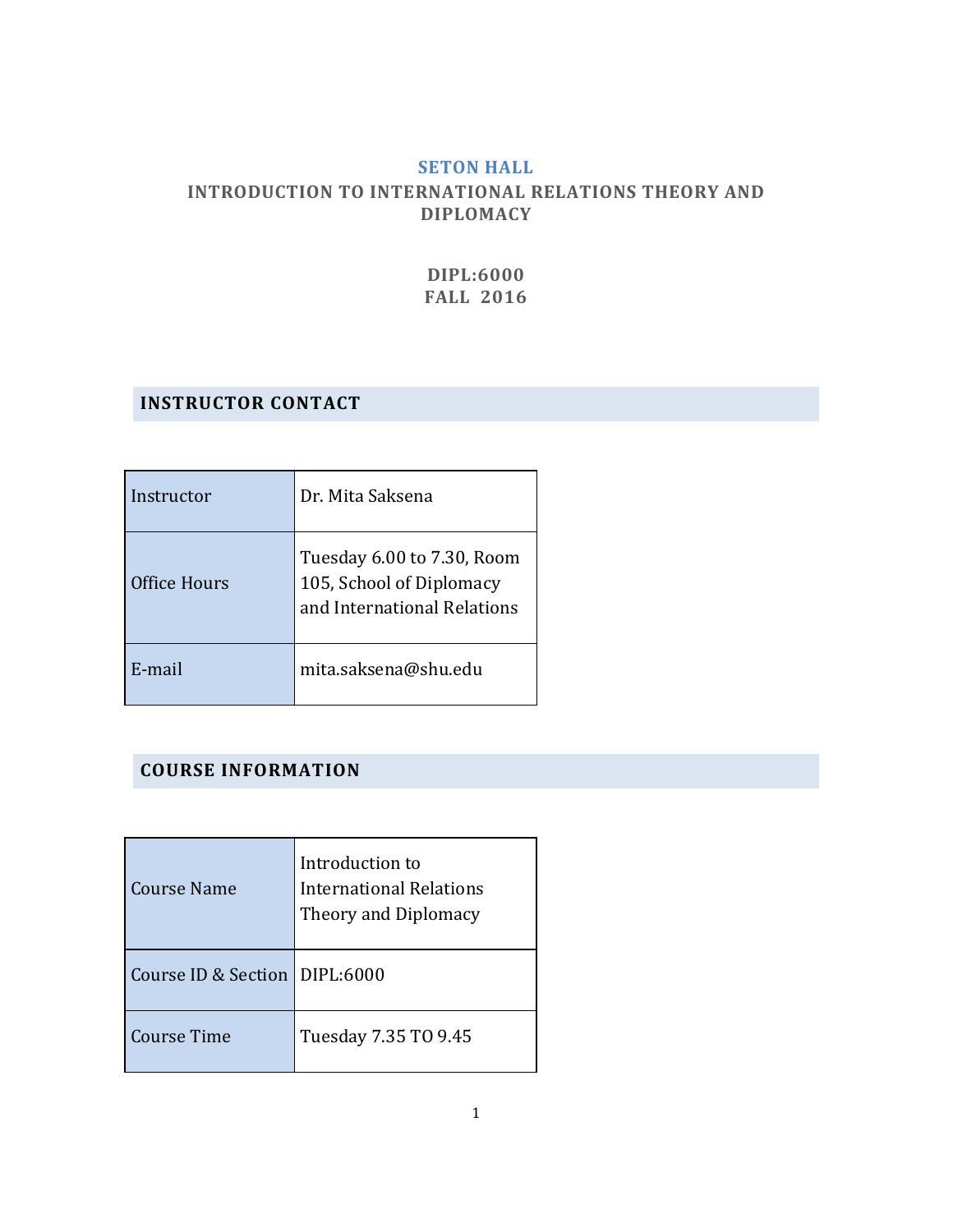| Semester/Year | <b>Fall 2016</b>  |
|---------------|-------------------|
| Location      | DH 82, Duffy Hall |

# **COURSE OVERVIEW**

The course introduces students to contending theoretical traditions in international relations. The theories help us understand patterns of state interaction in world politics and may help us make sense of contemporary world events like wars, international organizations, foreign policies, role of domestic and transnational actors, international political economy, and alliances in world politics. As such an understanding of key theoretical perspectives may be of relevance to policy makers and diplomats. The course also aims at developing critical thinking skills and writing capabilities on themes around International Relations theory.

## **COURSE REQUIREMENT AND GRADING**

- **Attendance and Participation:** Regular attendance and participation is required for all scheduled classes. Students have to take an active role in their own learning. Students must do the assigned readings and come to class with questions, and be able to contribute to classroom discussions. Absence from classes will affect your grade.
- **Reaction Papers-** The students have to write 3 reaction papers.
	- **Reaction Paper 1:** What are the main tenets of Realist theory? How does neo realism differ from classical realism? Who are the main actors? How does realism explain interaction between states? What do you consider 2 major limitations of the theory? Due, October 4.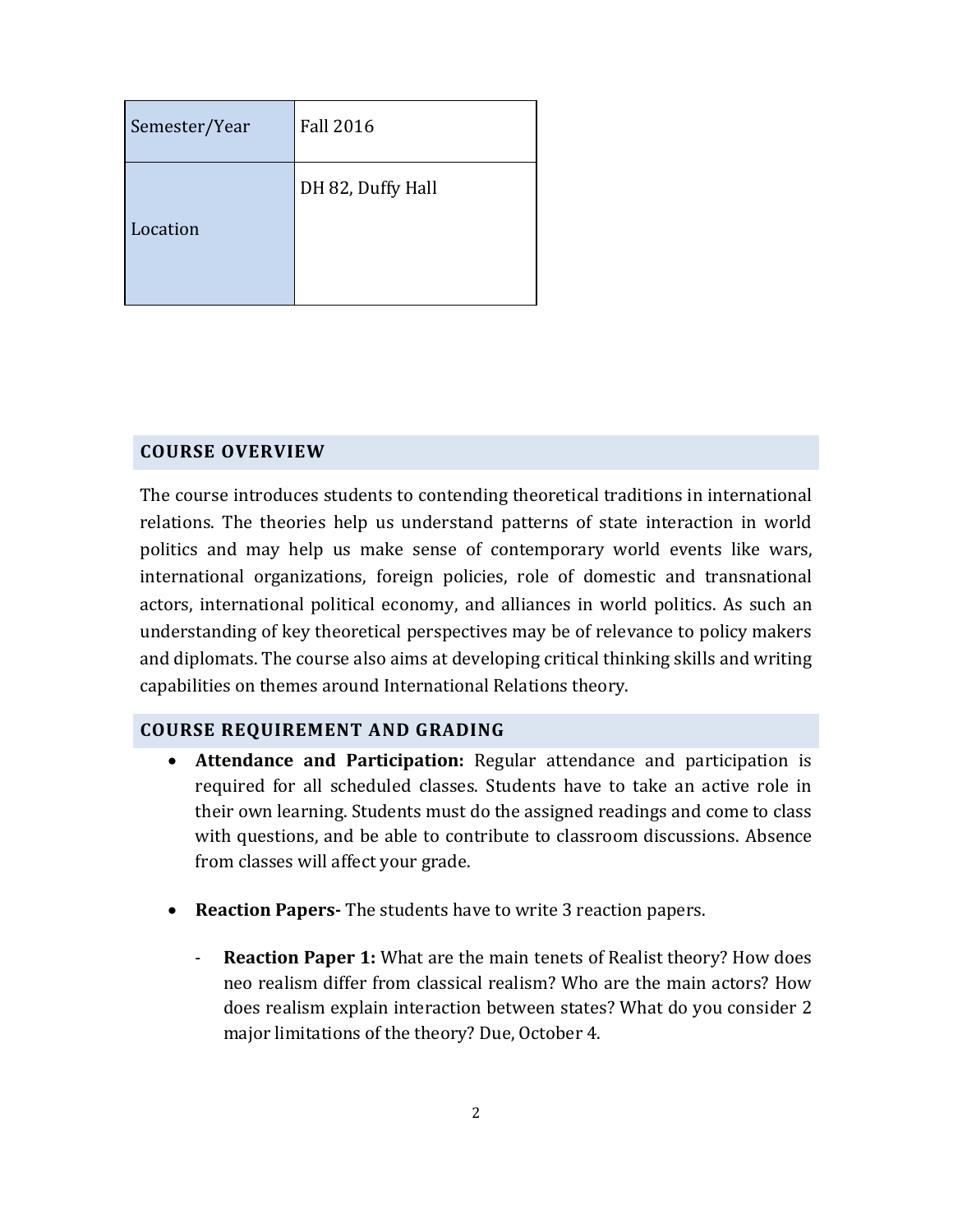- **Reaction Paper 2**: What are the main tenets of Neoliberal Institutional theory and Liberal theory of International Politics? Who are the main actors and how does the theory address interaction among these units and actors in international relations? What are the major contributions of this theoretical perspective and how does it challenge the realist tradition? What do you think are the major limitations of this school of thought? Due November 15
- **Reaction Paper 3:** What do you think about the "Third Debate in International Relations?" How did constructivism challenge the prevailing theories? What are the various strands of constructivist political thought? Can it explain changes in world politics in the present times? Due December 6
- **Class Presentation-:** The students will discuss a few contemporary world events and issues and analyze if any particular international relations theory offers a more satisfactory answer. Some issues we will take up are rise of China and multipolar units in world politics, rise of international terrorism by transnational and non-state actors, ethnic and cultural clashes, American hegemony and Empire building, role of Pro-Israel lobby in the United States, globalization, internet and communications revolution.

| Attendance<br>and<br>participation<br>in debates | 15 % |
|--------------------------------------------------|------|
| Reaction<br>Paper 1                              | 20 % |
| Reaction<br>Paper 2                              | 20%  |
| Reaction                                         | 20%  |

#### **THE GRADING SCALE IS DISPLAYED IN THE FOLLOWING TABLE**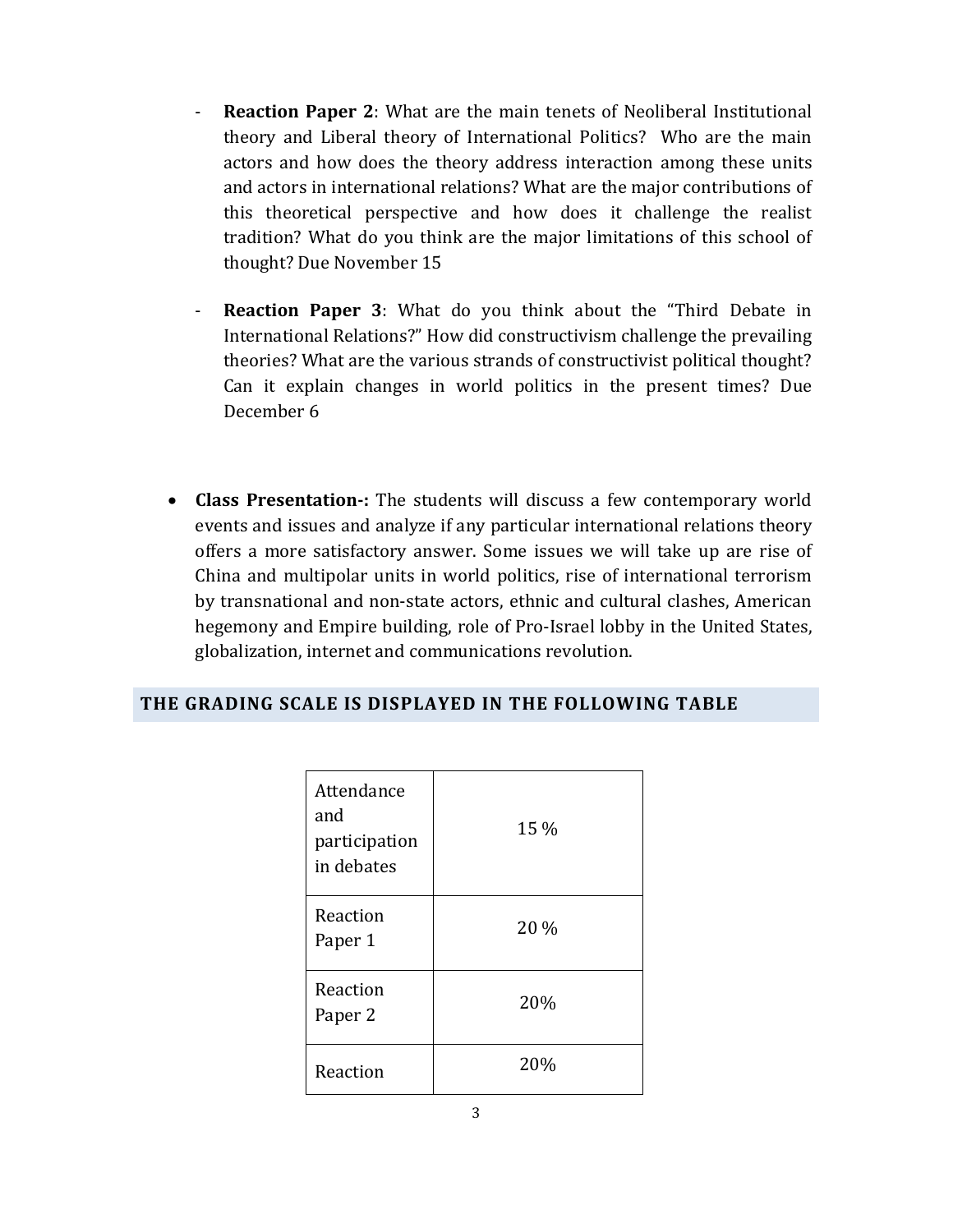| Paper 3                |      |
|------------------------|------|
| Class<br>Presentations | 25 % |

#### **COURSE POLICIES**

- **Absence Policy**: In accordance with University policy, students are expected to attend class every day with all relevant required course materials and work. If you are absent from class, contact me as soon as possible, preferably before the next class meeting. Students remain responsible for any missed work, for work completed in class, and for work due, and must arrange for that work to be delivered to the faculty on time.
- **Blackboard**: Please check the blackboard for readings and announcements.
- **Completion of Requirements**: You have to complete ALL the requirements of the course. If you do not submit an assignment or appear for your presentation, you will automatically fail the course. If you foresee any problems with the timely submission of assignments and/or appearing for your presentations, you must notify me immediately. All assignments are due at the beginning of the class meeting.
- **Policy on Incompletes**: Incompletes will be given only in exceptional cases for emergencies. Students wishing to request a grade of Incomplete must provide documentation to support the request accompanied by a Course Adjustment Form (available from the Diplomacy Main Office) to the professor *before* the date of the final examination. If the incomplete request is approved, the professor reserves the right to specify the new submission date for all missing coursework. Students who fail to submit the missing course work within this time period will receive a failing grade for all missing coursework and a final grade based on all coursework assigned. Any Incomplete not resolved within one calendar year of receiving the Incomplete or by the time of graduation (whichever comes first) automatically becomes an "FI" (which is equivalent to an F). It is the responsibility of the student to make sure they have completed all course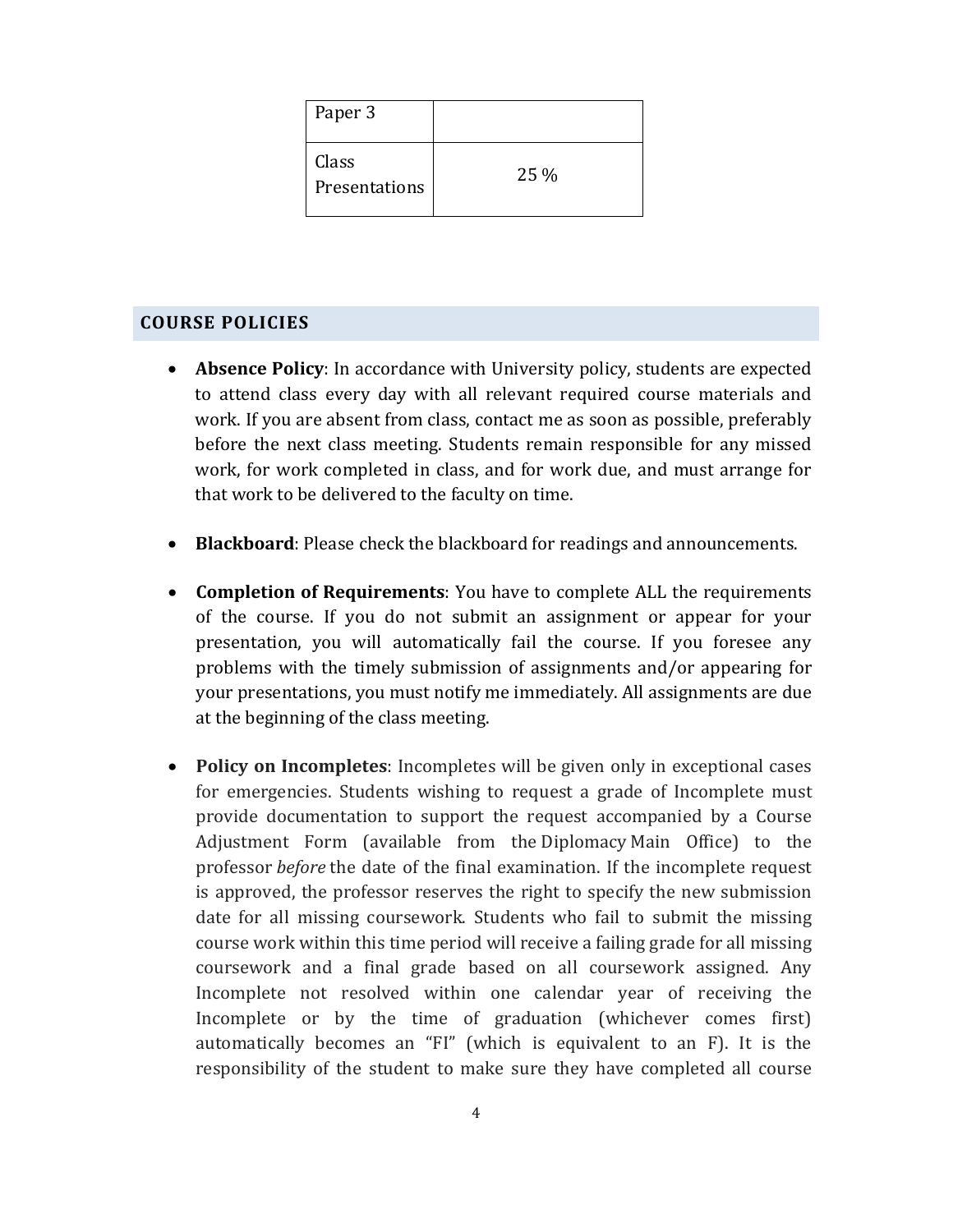requirements within the timeframe allotted. Please be aware that Incompletes on your transcript will impact financial aid and academic standing.

- **Use of Electronic Devices**: Please turn off all cell phones and personal electronic devices when you enter the classroom. You are allowed to use laptops, but only for taking notes. Note that your class participation grade will automatically drop to an F if you use your phone or laptop for a nonclassroom related activity.
- **Email Communication**: Outside of the classroom, the primary method of communication will be via emails, sent either directly or via Blackboard.
- **Disability Services**: It is the policy and practice of Seton Hall University to promote inclusive learning environments. If you have a documented disability you may be eligible for reasonable accommodations in compliance with University policy, the Americans with Disabilities Act, Section 504 of the Rehabilitation Act, and/or the New Jersey Law against Discrimination. Please note, students are not permitted to negotiate accommodations directly with professors. To request accommodations or assistance, please self-identify with the Office for Disability Support Services (DSS), Duffy Hall, Room 67 at the beginning of the semester. For more information or to register for services, contact DSS a[t\(973\) 313-6003](tel:%28973%29%20313-6003) or by e-mail at [DSS@shu.edu](mailto:DSS@shu.edu)
- **Academic Integrity:** Plagiarism and other forms of academic dishonesty will be reported to the administration, and may result in a lowered or failing grade for the course and up to possible dismissal from the School of Diplomacy. See University and School standards for academic conduct here:[<http://www13.shu.edu/offices/student-life/community](http://www13.shu.edu/offices/student-life/community-standards/upload/Seton-Hall-University-Student-Code-of-Conduct.pdf)[standards/upload/Seton-Hall-University-Student-Code-of-](http://www13.shu.edu/offices/student-life/community-standards/upload/Seton-Hall-University-Student-Code-of-Conduct.pdf)[Conduct.pdf>](http://www13.shu.edu/offices/student-life/community-standards/upload/Seton-Hall-University-Student-Code-of-Conduct.pdf)[<http://www.shu.edu/academics/diplomacy/academic](http://www.shu.edu/academics/diplomacy/academic-conduct.cfm)[conduct.cfm](http://www.shu.edu/academics/diplomacy/academic-conduct.cfm)>

#### **COURSE SCHEDULE AND ASSIGNED READINGS**

Note: For each day, complete the readings in the order listed. Additional readings will be posted ion blackboard.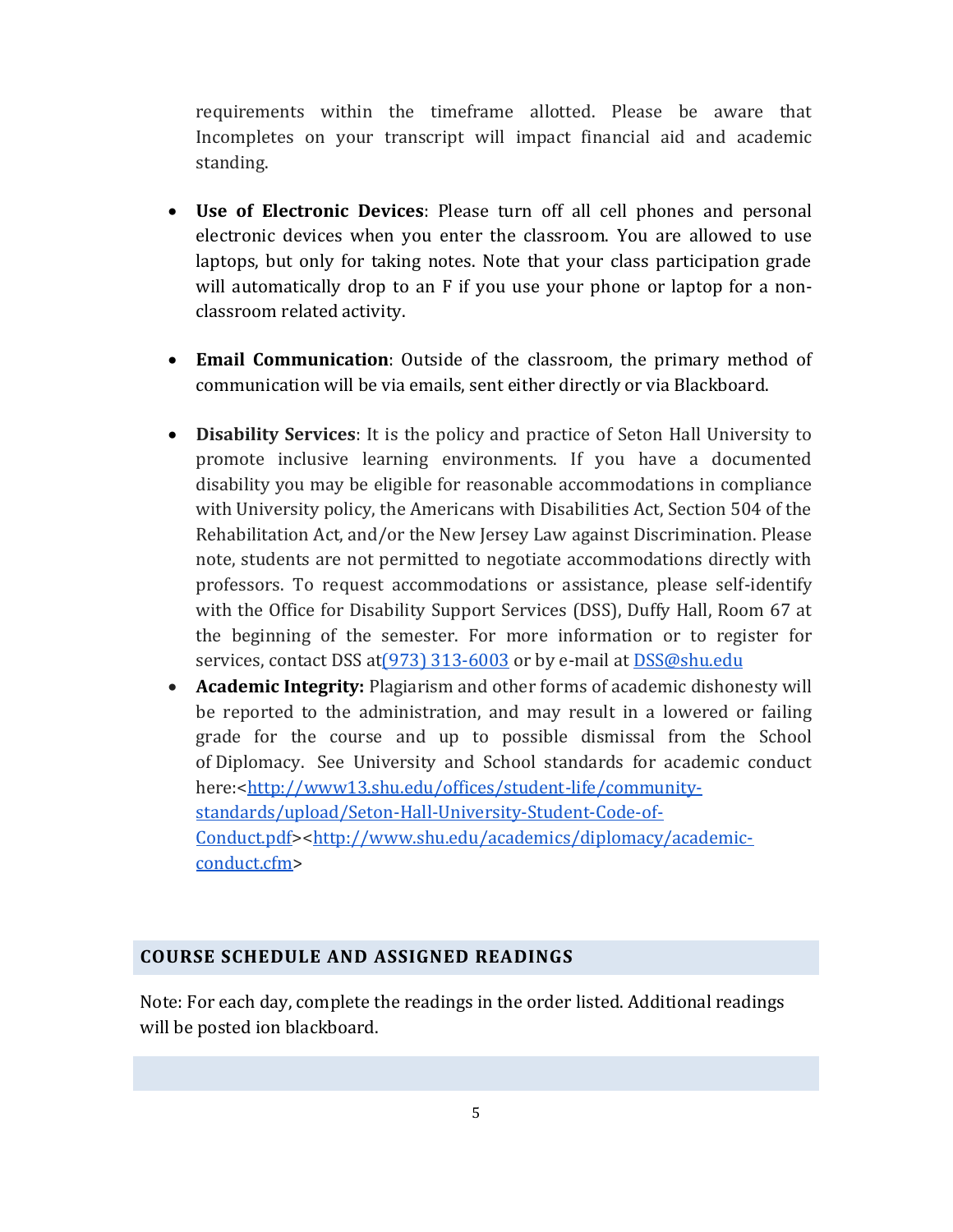## **08/30: INTRODUCTION, WELCOME AND COURSE OVERVIEW**

# **09/06: INTERNATIONAL RELATIONS THEORY AND POLICY RELEVANCE**

Jack Snyder, "One World, Rival Theories," Foreign Policy, November 1, 2004.

Stephen Walt, "International Relations: One World, Many Theories," Foreign Policy, 110 (Spring 1998), pp. 29-32+34-46.

Jeffrey Frieden and David Lake. "International Relations as a Social Science: Rigor and Relevance," Annals of the AAPSS, July 2005.

Joseph Lepgold, "Is Anyone Listening? International Relations Theory and the Problem of Policy Relevance," Political Science Quarterly 113 (1998), pp. 43-62.

Stephen Walt, "The Relationship between Theory and Policy in International Relations," Annual Review of Political Science (2005), pp. 23-48

## **09/13: CLASSICAL REALISM**

Roots of Realist tradition and Classical Realism- Thucydides, Morgenthau, E H Carr(readings in BB)

Robert Art and Robert Jervis, International Politics: Enduring Concepts and Contemporary Issues, 10th Edition

## **09/20: NEO-REALISM**

Waltz Kenneth, Anarchic Orders and Balance of Power in Theory of International Politics (New York: Random House, 1979).

Theory Talk- online at http://www.theory- talks.org/2011/06/theory-talk-40.html

Walt, Stephen, "Alliance Formation and the Balance of World Power," International Security 9 (1985), pp. 3-43.

Kenneth N. Waltz, "The Origins of War in Neorealist Theory," Journal of Interdisciplinary History, Vol. 18, No. 4, (Spring, 1988), pp. 615-628.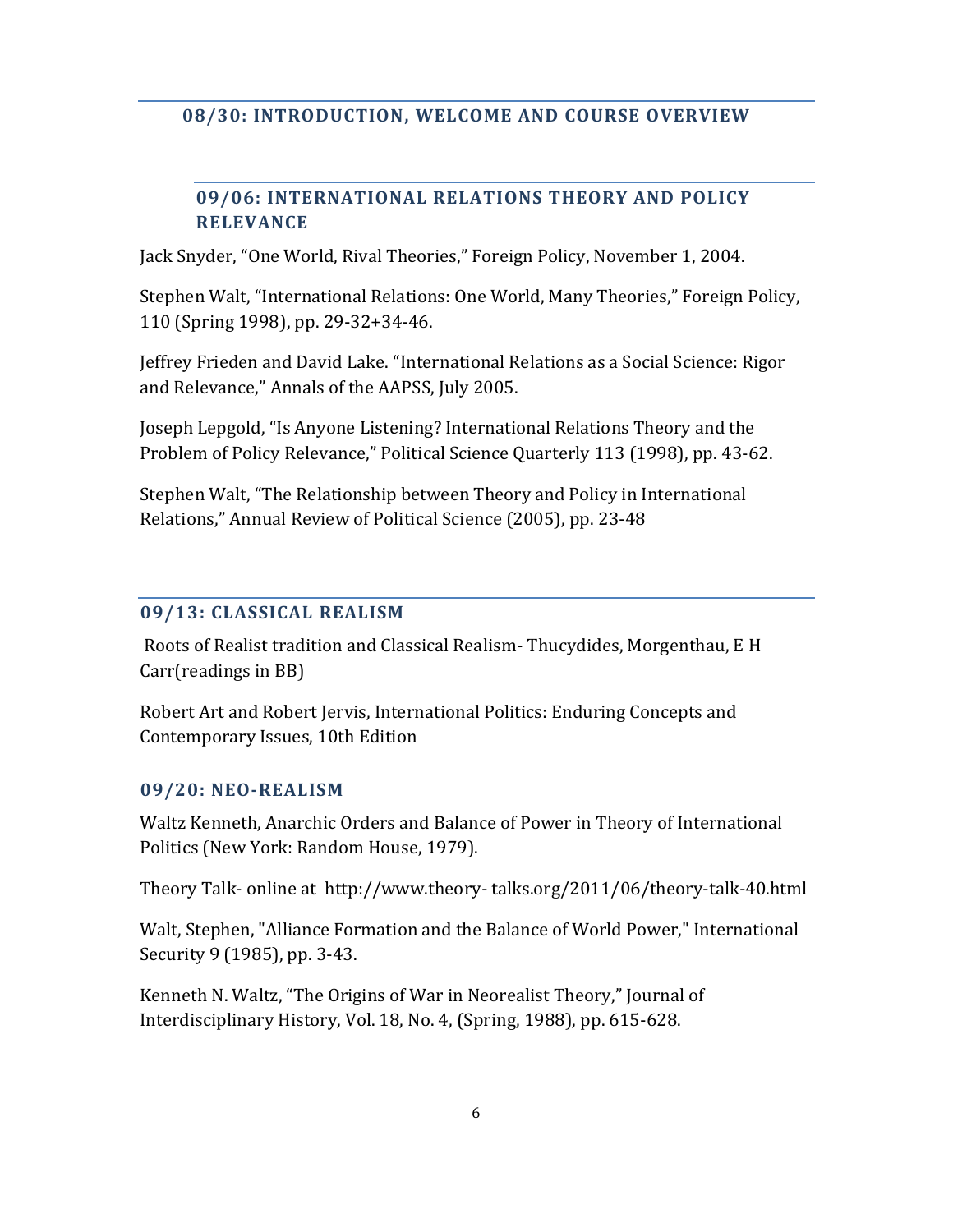## **09/27: CHALLENGE TO REALISM- PLURALISM, THEORIES OF INTEGRATION AND INTERDEPENDENCE IN 60S AND 70S**

Ernst Haas, "International Integration: The European and the Universal Process," International Organization 15,3 (Summer 1961), pp. 366–392.

Keohane and Nye, Power and Interdependence: World Politics in Transition, 1977, chapters 1and 2.

Keohane and Nye, "Power and Interdependence Revisited," International Organization, 41(1987), pp.725-53.

# **10/04: BUREAUCRATIC THEORY –BARGAINING AMONG BEAURACRIES – CHALLENGES TO REALISM**

Allison, Graham, Essence of Decision: Explaining the Cuban Missile Crisis (Boston: Little, Brown & Co., 1971), pp. 10-66.

Fearon, James D., "Rationalist Explanations for War," International Organization 49 (1995), pp. 379-414

Herrmann, Richard and Michael Fischerkeller, "Beyond the Enemy Image and Spiral Model: Cognitive-Strategic Research After the Cold War," International Organization 49 (1995), pp. 415-450.

## **Reaction Paper 1 due in class**

# **10/11: NO CLASS FALL BREAK**

# **10/18: NEO- LIBERAL- FUNCTIONAL AND INSTITUTIONAL: COOPERATION IN INTERNATIONAL RELATIONS**

Robert Jervis, "Cooperation Under the Security Dilemma," World Politics (April 1978), pp. 167-211.

Robert O Keohane, "International institutions: Can interdependence work?" Foreign Policy, Washington; Spring 1998.

Peter J. Katzenstein, Robert O. Keohane, and Stephen D. Krasner, "International Organization and the Study of World Politics," International Organization 52, 4, Autumn 1998, pp. 645-685.

Robert Jervis, "Realism, Neo-liberalism and Cooperation: Understanding the Debate," International Security, 24,1, (1999), pp. 42-63.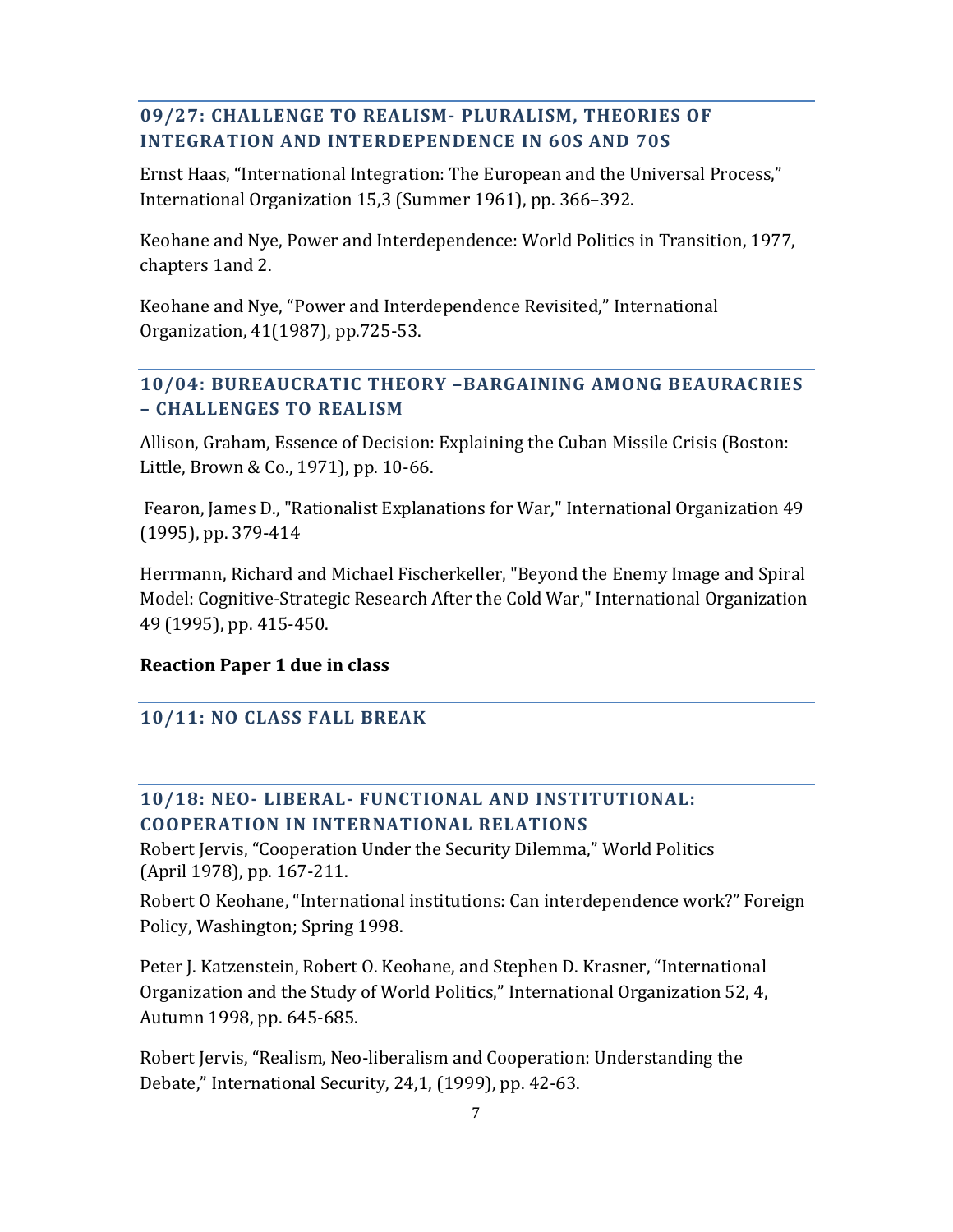Arthur Stein, ―Neoliberal Institutionalism in the Oxford Handbook of International Relations, ed. by Christian Reus-Smith and Duncan Snidal (Oxford University Press, 2008), pp. 201–221.

#### **10/25: CONTINUED, RISE OF INTERNATIONAL POLITICAL ECONOMY**

Robert Keohane, "Twenty Years of International Institutionalism," International Relations June (2012) vol. 26 no. 2 pp.125-138.

Grieco, Joseph, M., "Anarchy and the Limits of Cooperation: A Realist Critique of the Newest Liberal Institutionalism," International Organization 42 (1988), pp. 483- 508.

Young, Oran, "The Politics of International Regime Formation: Managing Natural Resources and the Environment," International Organization 43 (1989), pp. 349- 375.

## **11/01: LIBERAL THEORY OF IR- 3 VARIANTS-IDEATIONAL, COMMERCIAL, REPUBLICAN**

Michael W. Doyle, "Kant, Liberal Legacies, and Foreign Affairs," Philosophy & Public Affairs, Vol. 12, No. 3 (Summer, 1983), pp. 205-235

Doyle, Michael, "Liberalism and World Politics," American Political Science Review 80 (1986), pp. 1151-1169.

Moravcsik, Andrew, "Taking Preferences Seriously: A Liberal Theory of International Politics," International Organization 52, 4 (1997), pp. 513-553.

Robert Putnam, Diplomacy and Domestic Politics: The Logic of Two – Level Games (1988)

## **11/08: 2001- RULES, IDENTITY- CONSTRUCTIVISM AND INTERNATIONAL RELATIONS**

Alexander Wendt. "Anarchy is What States Make of It: The Social Construction of Power Politics." International Organization, 46(1992), pp. 391-425.

Ted Hopf. "The Promise of Constructivism in IR Theory." International Security 23(1998) pp. 171-200.

Onuf, Nicholas, "Constructivism: A User's Manual," in Vendulka Kubálková, Nicholas Onuf, and Paul Kowert, eds., International Relations in a Constructed World (Armonk, NY: M.E. Sharpe, 1998), pp. 58-78.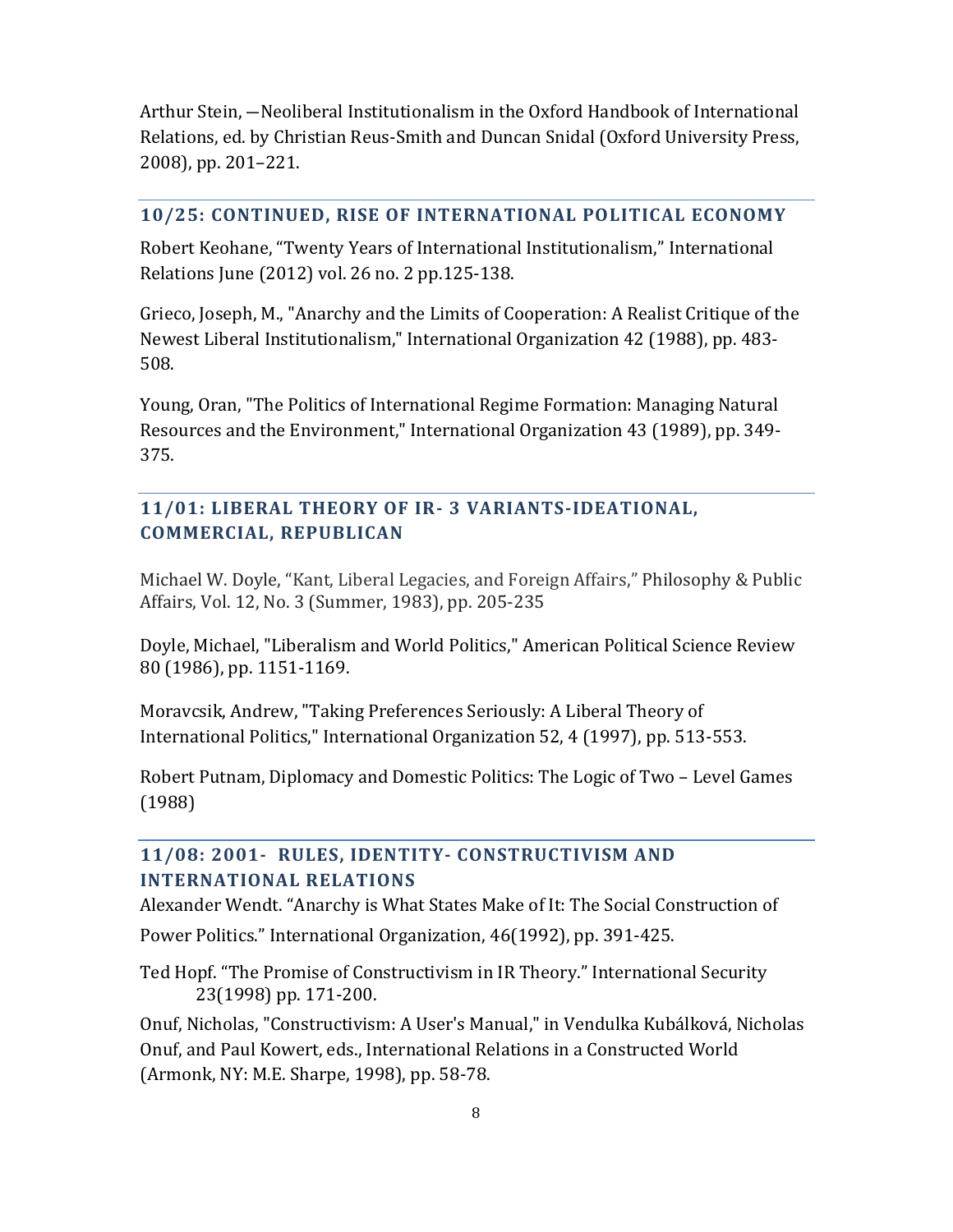Yosef Lapid, The Third Debate: On the Prospects of International Theory in a Post Positivist Era," International Studies Quarterly 33/3 (Sept. 1989), 235–254.

#### **11/15: NORMS - CONSTRUCTIVISM AND INTERNATIONAL RELATIONS**

Sikkink, K. and M. Finnemore, "International Norm Dynamics and Political Change," International Organization, Vol. 52, no. 4 (Autumn 1998), pp. 887-917.

Thomas, Ward, "Norms and Security: The Case of International Assassination," International Security, Vol. 25, no. 1(Summer 2000).

Ian Hurd, "The Strategic Use of Liberal Internationalism: Libya and the UN Sanctions, 1992-2003," International Organization, 59(3) (2005), pp.495-526.b

Richard Price, "Reversing the Gun Sights: Transnational Civil Society Targets Land Mines," International Organization 52(3) (1998), pp. 613-644.

## **Reaction Paper 2**

# **11/22: POST COLD WAR ERA: UNIPOLARITY IN THE WORLD, RISE OF ETHNIC AND CULTURAL CLASHES**

John Mearsheimer, "Why we will soon miss the Cold war," The Atlantic, August 1990.

 John Ikenberry, "Institutions, Strategic Restraint, and the Persistence of American Postwar Order", International Security, 23(3) 1998/1999, pp. 43-78.

- Jeffrey Legro and Andrew Moravcsik. "Is Anybody Still a Realist?" International Security 24:2 (Fall 1999) 5-55 and correspondence.
- James Fearon and David Laitin,"Ethnicity, Insurgency and Civil War." American Political Science Review 97(2003), pp.75-90.
- Robert Pape "The Strategic Logic of Suicide Terrorism," American Political Science Review 97(3) (2003), pp. 343-361.
- John Lewis Gaddis, "International Relations Theory and the End of the Cold War," International Security 17/3 (Winter 1992/93), pp.5–58.

#### **11/29: 9/11, 2001- 2016- MAJOR ISSUES AND DEBATES IN IR THEORY**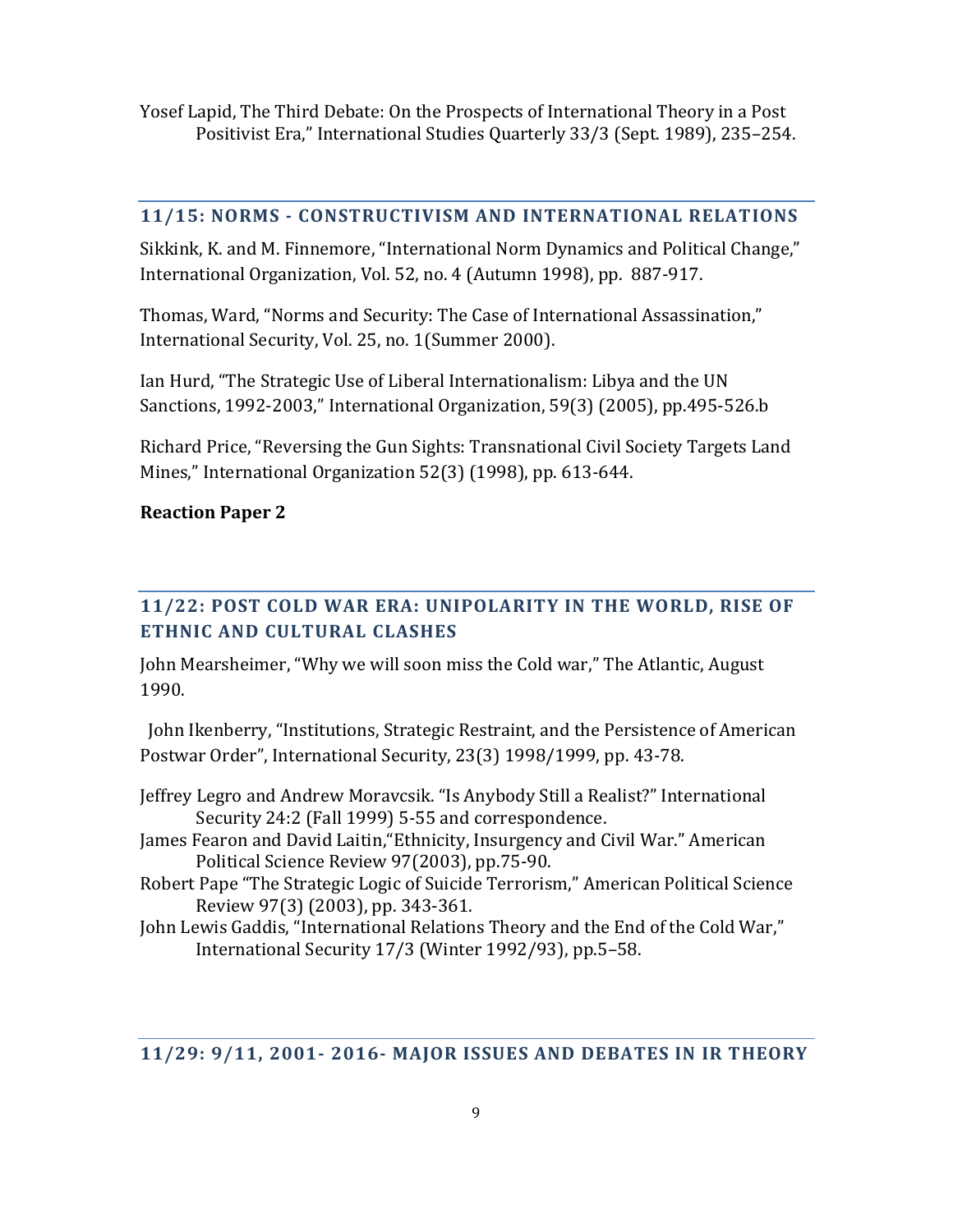William J Brenner, "In Search of Monsters: Realism and Progress in International Relations Theory after September 11," Security Studies, 3, 15, (2006).

Davide Fiammenghi, "The Security Curve and The Structure of International Politics: A Neorealist Synthesis," International Security 45/4 (Spring 2011), pp. 126–154.

Kenneth N. Waltz and James Fearon, A Conversation with Kenneth Waltz, Annual Review of Political Science (2012) Vol. 15, pp. 1-12

David A. Lake, "Escape from the State of Nature: Authority and Hierarchy in World Politics", International Security 32(1) (2007) pp. 47-79.

Daniel Nexon and Thomas Wright, "What's at Stake in the American Empire Debate", American Political Science Review 101(2) 2007, pp.253-271.

Walter Carlsnaes, Thomas Risse, Beth A Simmons, Religion and IR Theory, in Handbook of International Relations, 2nd Edition, 2013

# **12/06: IR THEORY- IS IT AN AMERICAN SOCIAL SCIENCE? INTERNATIONAL RELATIONS AND FEMINIST THEORY**

Turan Kayaoglu "Westphalian Eurocentrism in IR Theory," International Studies Review 12 2, (June 2010), pp.193-217.

Daniel Maliniak, Amy Oakes, Susan Peterson, and Michael J. Tierney, "International Relations in the US Academy," International Studies Quarterly 55/2 (June 2011), pp. 437–464.

Stanley Hoffmann, "An American Social Science: International Relations," Daedalus 106 (1977), pp. 41–60.

Ole Wæver, "The Sociology of a Not So International Discipline: American and European Developments in International Relations," International Organization 52/4 (Autumn 1998), pp. 687–728.

Robert O. Keohane "Beyond Dichotomy: Conversations between International Relations and Feminist Theory," International Studies Quarterly Vol. 42, No. 1 (March,1998), pp. 193-197

J. Ann Tickner, "What Is Your Research Program? Some Feminist Answers to International Relations Methodological Questions," International Studies Quarterly 49/1 (March 2005), 1–21